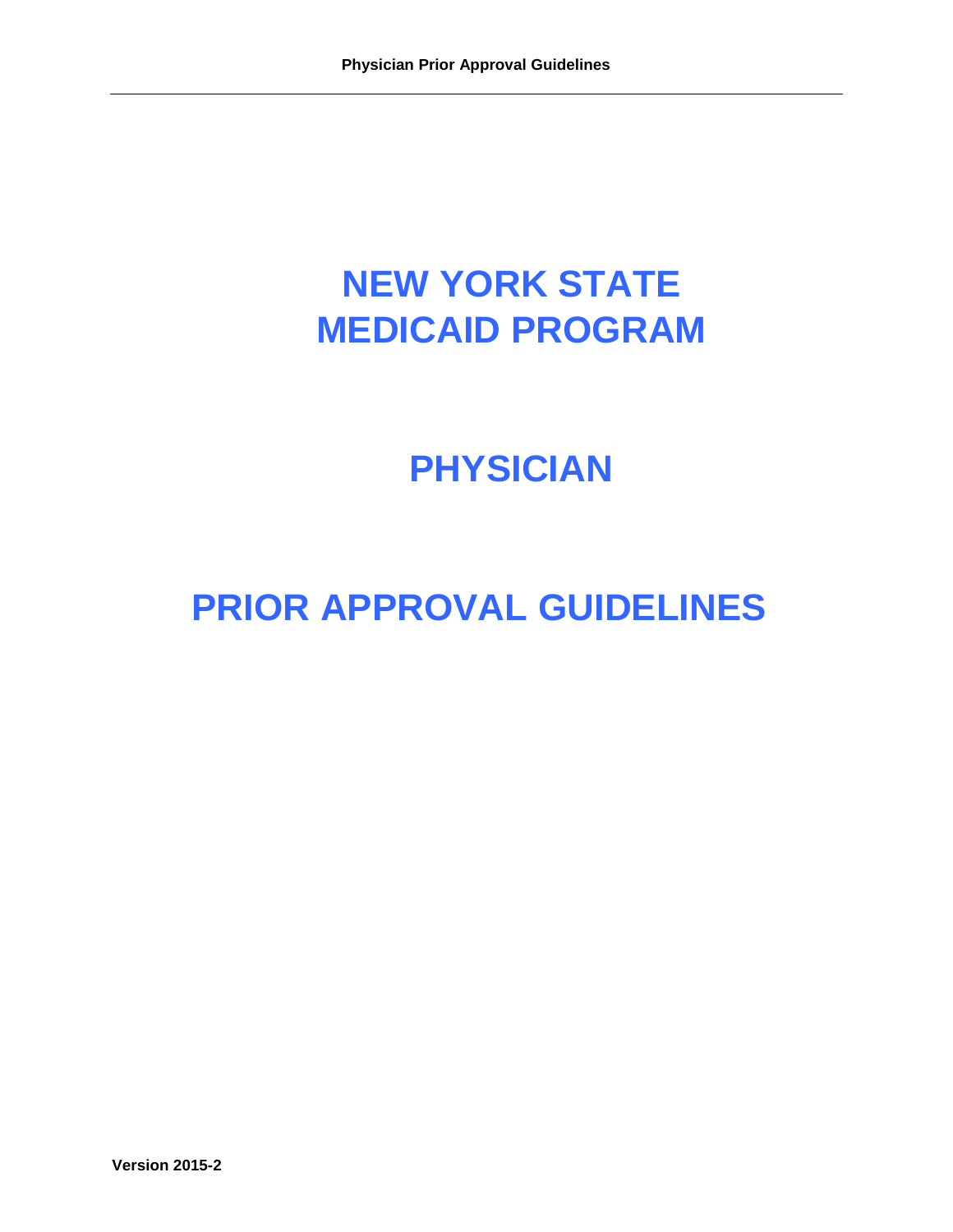# **TABLE OF CONTENTS**

| Section III - Field by Field (eMedNY 361502) Instructions  6 - |
|----------------------------------------------------------------|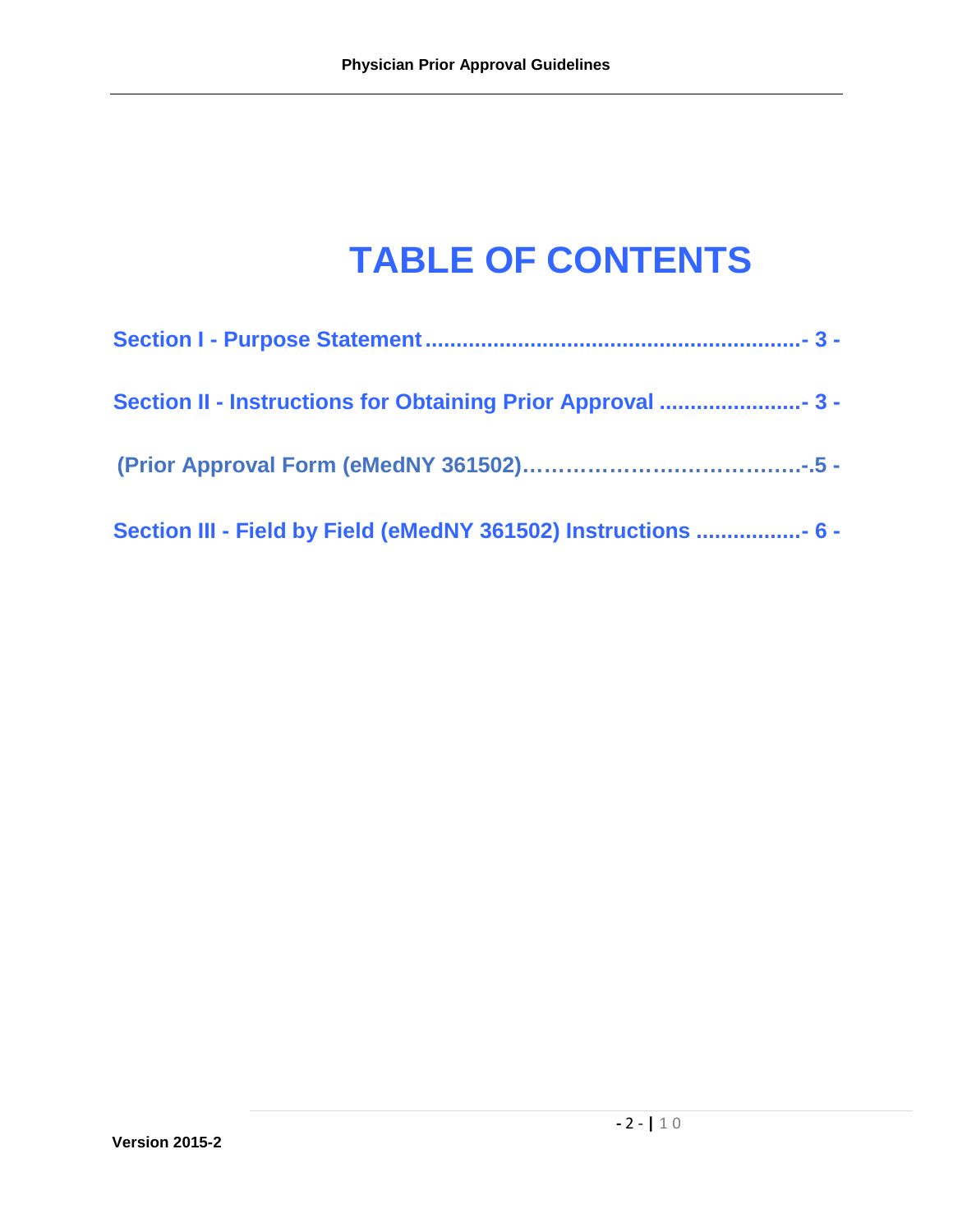# <span id="page-2-1"></span>**Section I - Purpose Statement**

The purpose of this document is to assist the provider community to understand and comply with the New York State Medicaid (NYS-Medicaid) requirements and expectations for:

- Obtaining Prior Approval
- Field by Field Instructions for Prior Approval Form (eMedNY 361502)

This document is customized for Physicians and it should be used by the provider's billing staff as an instructional as well as a reference tool.

# <span id="page-2-0"></span>**Section II - Instructions for Obtaining Prior Approval**

Electronic prior approval requests and responses can be submitted on the HIPAA 278 transaction. The Companion Guide for the HIPAA 278 is available on the [eMedNY HIPAA Support](https://www.emedny.org/HIPAA/5010/index.aspx) section. Click on emedNY Companion Guides and Sample Files. Access to the final determinations will be available though eMedNY eXchange messages or by mail. To sign up for eXchange, visit [www.emedny.org.](http://www.emedny.org/)

Prior approval requests can also be requested via ePACES. ePACES is an internetbased program available to enrolled Medicaid providers. For information about enrolling in ePACES, contact eMedNY at (800) 343-9000. A reference number will be returned to your ePACES screen, which can be later used to check the approval status on ePACES. Visit [www.emedny.org](http://www.emedny.org/) for more information.

Paper prior approval request forms, with appropriate attachments, should be sent to: eMedNY, PO Box 4600, Rensselaer, NY 12144-4600. A supply of the new Prior Approval forms is available by contacting eMedNY at the number above.

#### **Expedited / Priority Shipping:**

eMedNY, 327 Columbia Turnpike, ATTN: Box 4600, Rensselaer, NY 12144

This section of the manual describes the preparation and submission of the New York State Medical Assistance (Title XIX) Program Order/Prior Approval Request Form (eMedNY 361502). It is imperative that these procedures are used when completing the forms. Request forms that do not conform to these requirements will not be processed by eMedNY.

Services that require prior approval are underlined in the Procedure Code Section of this Manual.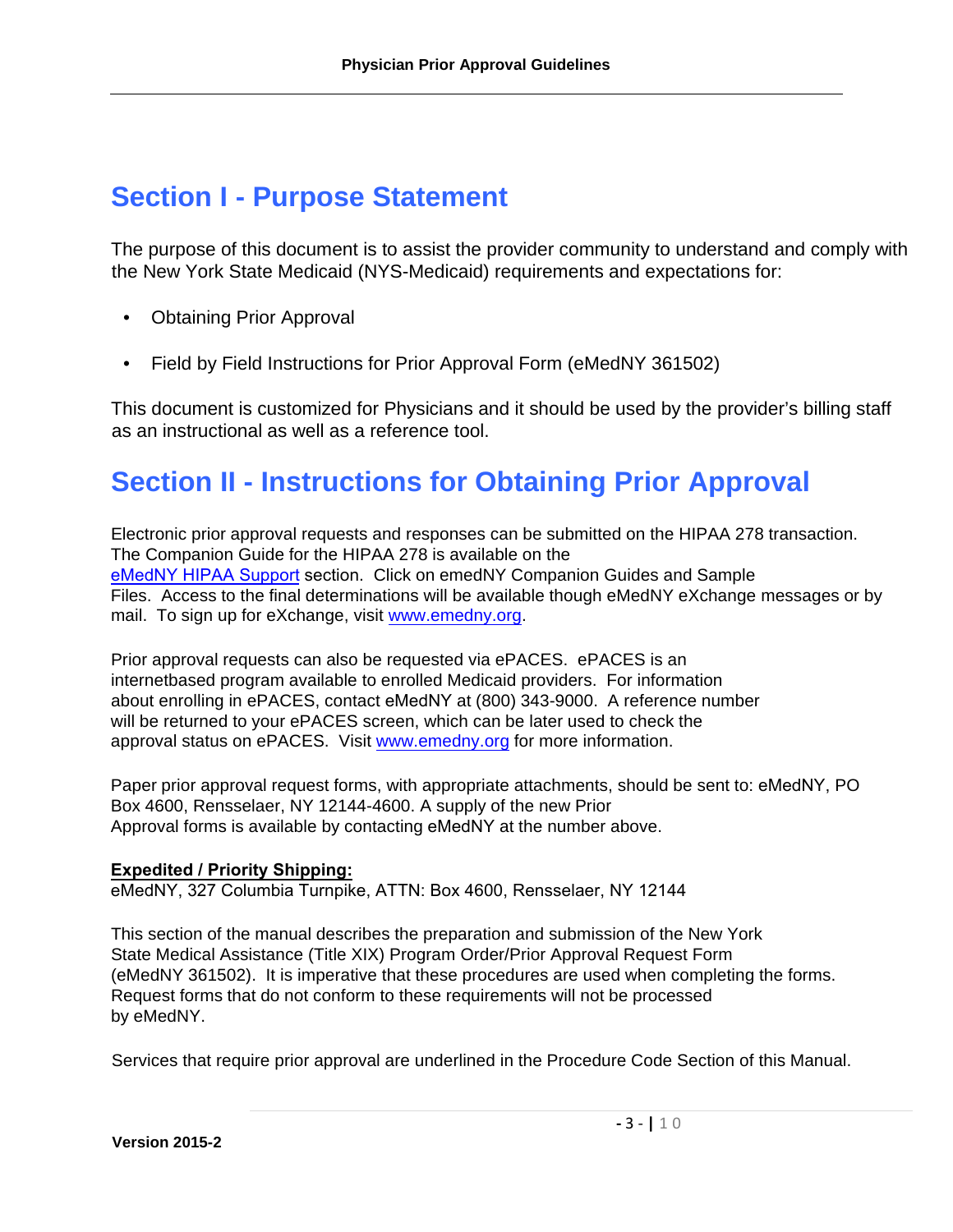#### **Receipt of prior approval does NOT guarantee payment. Payment is subject to client's eligibility and other guidelines.**

Requests for prior approval should be submitted before the date of service or dispensing date. However, sometimes unforeseen circumstances arise that delay the submission of the prior approval request until after the service is provided. If this occurs, the prior approval request must be received by the department within 90 days of the date of service, accompanied by an explanation of why the item was dispensed/service was provided before the prior approval request was approved.

A prior approval request will not be processed after 90 days from the date of service unless the provider's request is delayed due to circumstances outside of the control of the provider. Such circumstances include the following:

- Litigation
- Medicare/third-party insurer processing delays
- Delay in the client's Medicaid eligibility determination
- Administrative delay by the department or other State agency

The request must give a detailed explanation for the delay. Requests submitted without an explanation will be returned, without action, to the provider.

To reduce processing errors (and subsequent processing delays), please do not runover writing or typing from one field (box) into another. The displayed Prior Approval Request Form is numbered in each field to correspond with the instructions for completing the request.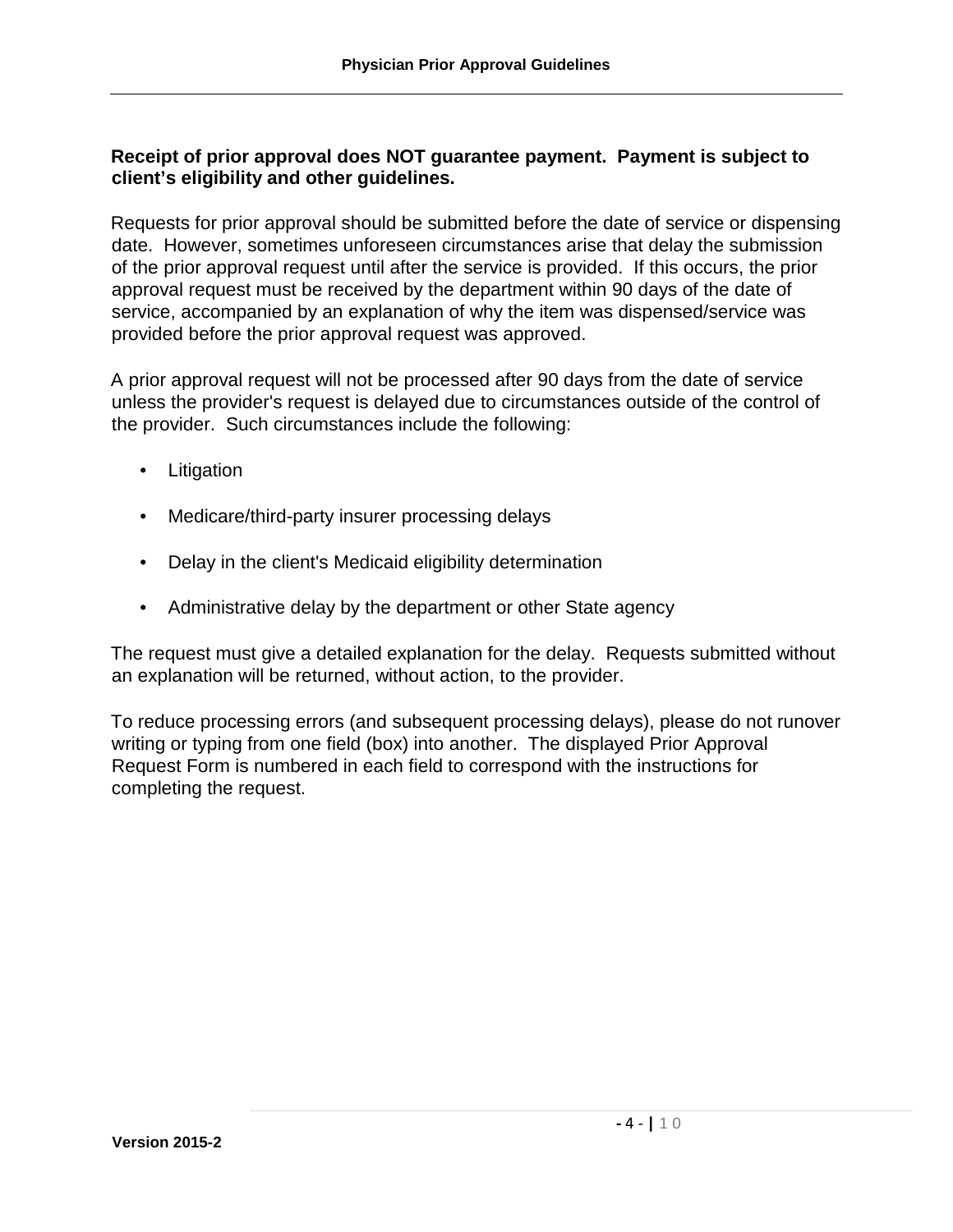# <span id="page-4-0"></span>**(Prior Approval Form (eMedNY 361502)**

| ORDER DATE                                      | PRESCHIBING PROVIDER NUMBER   | PROF<br>CODE | <b>RX DRUGS / OTC</b><br>X  |                                        | <b>DME / SUPPLIES</b><br>X | <b>NURSING</b><br>$\chi$   | <b>EYE CARE</b><br>X                                            | <b>PHYSICIAN</b><br>X                                |
|-------------------------------------------------|-------------------------------|--------------|-----------------------------|----------------------------------------|----------------------------|----------------------------|-----------------------------------------------------------------|------------------------------------------------------|
|                                                 |                               |              | PRIMARY DIAGNOSIS           | SECONDARY<br>DIAGNOSIS                 | CLIENT ID                  | <b>CLIENT NAME</b>         |                                                                 |                                                      |
| $M_1M_1D_1D_1C_1C_1N_1$<br>PRESCRIBED BY (NAME) |                               |              |                             |                                        |                            | <b>ADDRESS</b>             |                                                                 |                                                      |
| <b>ADDRESS</b>                                  |                               |              | 1 1 2 3 1 1 1               | <b>The County of the United States</b> | <b>SIMBOLIS DE 1984 EN</b> |                            |                                                                 |                                                      |
|                                                 |                               |              | PRESCRIBER TELEPHONE NUMBER |                                        | DATE OF BIRTH              | CITY                       |                                                                 | <b>STATE</b><br>ZIP CODE                             |
| CITY                                            | STATE<br>ZIP CODE             |              | <b>PRESCRIBER SIGNATURE</b> |                                        | M, M, D, D, C, C, Y        |                            | CLIENT TELEPHONE NUMBER                                         | <b>BEX M F</b>                                       |
| SERVICING PROVIDER NUMBER                       | SERVICING PROVIDER NAME       |              |                             |                                        |                            |                            |                                                                 |                                                      |
| $1 - 1 - 1 - 1 - 1 - 1 - 1 - 1$                 | <b>ADDRESS</b>                |              |                             | TELEPHONE NUMBER                       | LOC                        |                            |                                                                 |                                                      |
| DRUG CODE (NDC)                                 |                               |              | - Not For Submis            |                                        |                            |                            | <b>TIMES</b><br><b>MOUESTED</b>                                 | TOTAL AMOUNT REQUESTED                               |
|                                                 |                               |              |                             |                                        |                            |                            |                                                                 |                                                      |
| 2                                               |                               | $Y \mid N$   |                             |                                        |                            | $1 - 1$                    |                                                                 |                                                      |
| з                                               |                               | $V$ 30       |                             |                                        |                            |                            |                                                                 | $1 - 1 - 1$                                          |
|                                                 |                               | $y \mid u$   |                             |                                        |                            | $+1.1$                     |                                                                 | <b>The Figure 11 of the Parish Property Property</b> |
|                                                 |                               |              |                             |                                        |                            |                            |                                                                 |                                                      |
| 5                                               |                               | Y N          |                             |                                        |                            |                            |                                                                 |                                                      |
| 6                                               |                               | V N          | ×                           |                                        |                            |                            |                                                                 | <b>Collection of the Collection</b>                  |
| 7                                               |                               | $V$ $N$      |                             |                                        |                            | 11111                      |                                                                 |                                                      |
|                                                 | DO NOT STAPLE IN BARCODE AREA |              |                             |                                        |                            |                            |                                                                 | <b>EXT J ISST J L 250</b>                            |
|                                                 |                               |              |                             |                                        |                            |                            |                                                                 |                                                      |
|                                                 |                               |              | PA REVIEW OFFICE CODE       |                                        |                            |                            |                                                                 |                                                      |
|                                                 |                               |              |                             |                                        |                            | $\uparrow$<br>$\leftarrow$ | ALIGN TOP AND LEFT EDGES OF STICKER<br><b>ATTACHMENT NUMBER</b> |                                                      |
|                                                 |                               |              |                             |                                        |                            |                            |                                                                 | $\sim$                                               |
|                                                 |                               |              |                             |                                        |                            |                            |                                                                 | EMEDNY-361502 (1/08)                                 |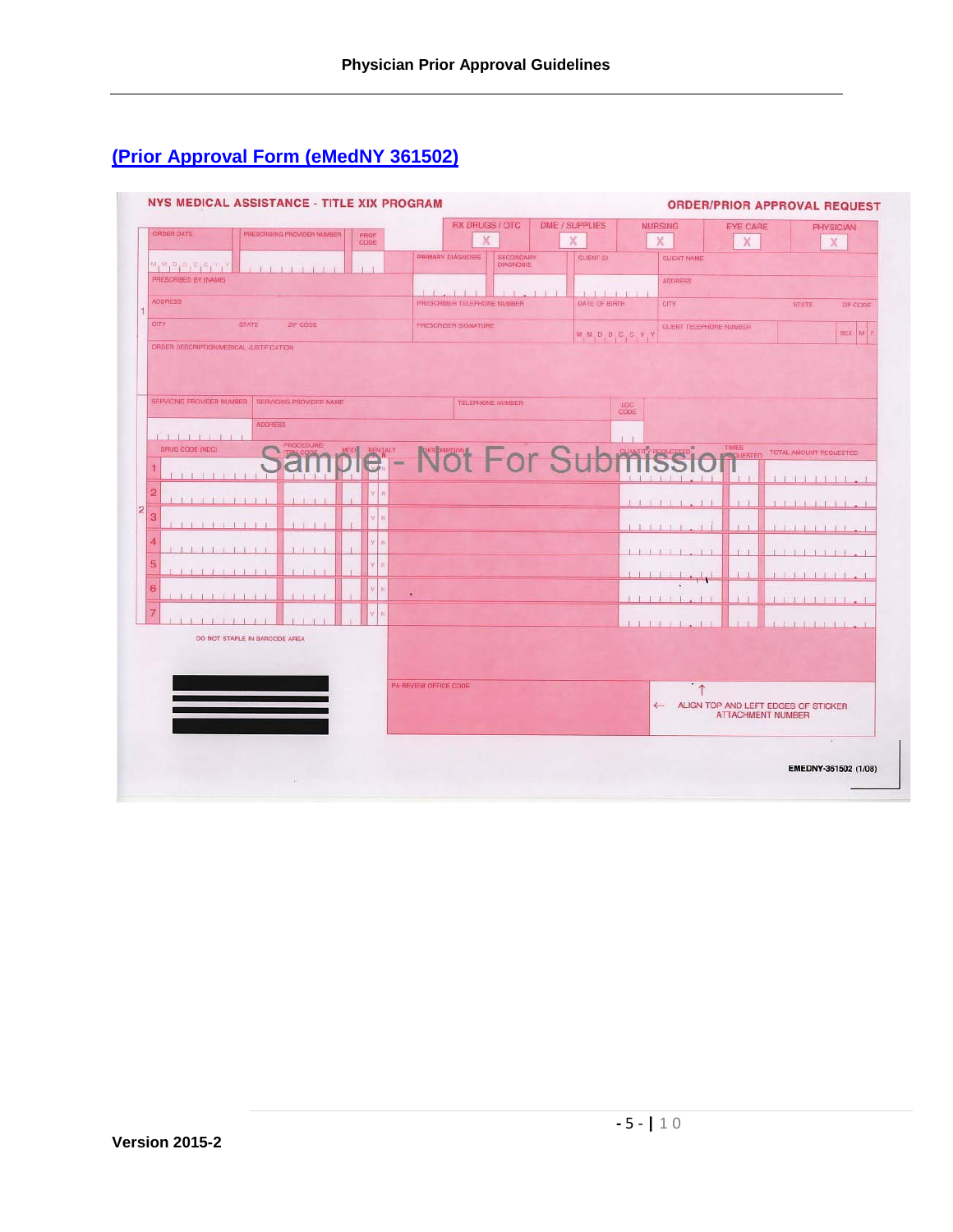# <span id="page-5-0"></span>**Section III - Field by Field (eMedNY 361502) Instructions**

# **PROVIDER TYPE (Field 1)**

Place an X in the box labeled Physician.

# **ORDER DATE (Field 2)**

Indicate the month, day, and year on which the request is submitted.

**Example**: October 1, 2005 = 10012005

# ORDER DATE  $0|0|1|2|0|0|5|$

# **PRESCRIBING PROVIDER NUMBER (Field 3)**

Leave blank.

# **PROF CODE (Field 4)**

Leave blank.

# **PRESCRIBED BY (NAME) (Field 5)**

Leave blank.

# **ADDRESS (Field 6)**

Leave blank.

# **PROVIDER TELEPHONE NUMBER (Field 7)**

Leave blank.

# **PRESCRIBER SIGNATURE (Field 8)**

The physician must sign his/her name in this field.

**Version 2015-2**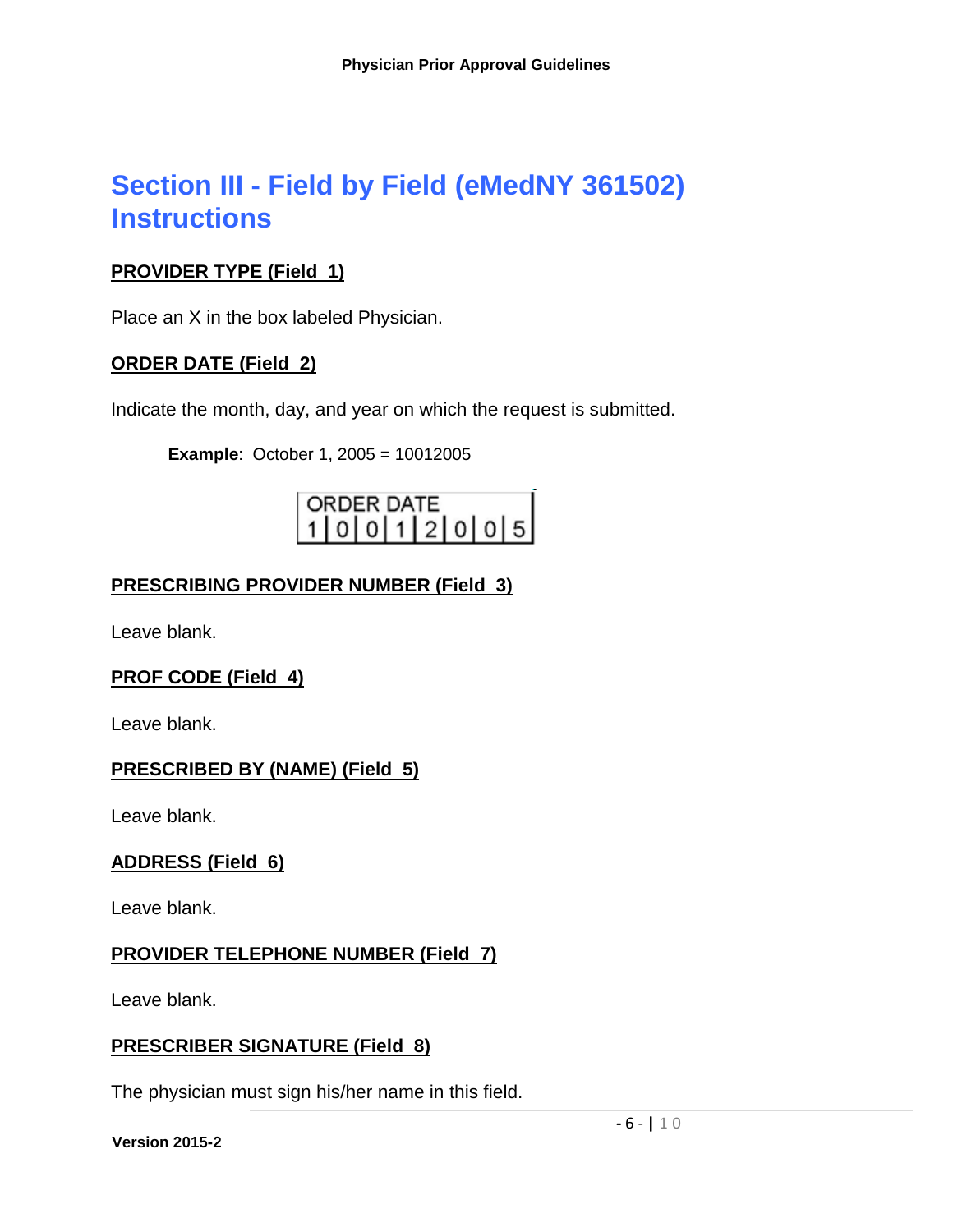#### **PRIMARY DIAGNOSIS (Field 9)**

Enter the ICD-9-CM diagnosis code that represents the condition or symptom of the client that establishes the need for the service requested. ICD-9-CM is the *International Classification of Diseases - 9th Revision - Clinical Modification Coding System*.

#### **Example**:

| <b>IPRIMARY DIAGNOSIS</b> |  |  |  |  |  |  |  |
|---------------------------|--|--|--|--|--|--|--|
| 1819                      |  |  |  |  |  |  |  |

# **SECONDARY DIAGNOSIS (Field 10)**

Enter the appropriate ICD-9-CM diagnosis code that represents the secondary condition or symptom affecting treatment. Leave blank if there is no secondary diagnosis.

#### **CLIENT ID (Field 11)**

Enter the client's eight-character alphanumeric Welfare Management System (WMS) ID Number.

#### **Example**:

| CLIENT ID NUMBER<br>A A 1 2 3 4 5 X |  |  |  |  |  |  |  |  |
|-------------------------------------|--|--|--|--|--|--|--|--|
|                                     |  |  |  |  |  |  |  |  |

**NOTE: WMS ID numbers are composed of eight characters. The first two are alpha, the next five are numeric, and the last is an alpha.** 

#### **CLIENT NAME (Field 12)**

Enter the last name followed by the first name of the client as it appears on the Common Benefit ID Card.

#### **ADDRESS (Field 13)**

Enter client's address.

#### **DATE OF BIRTH (Field 14)**

Indicate the month, day, and year of the client's birth.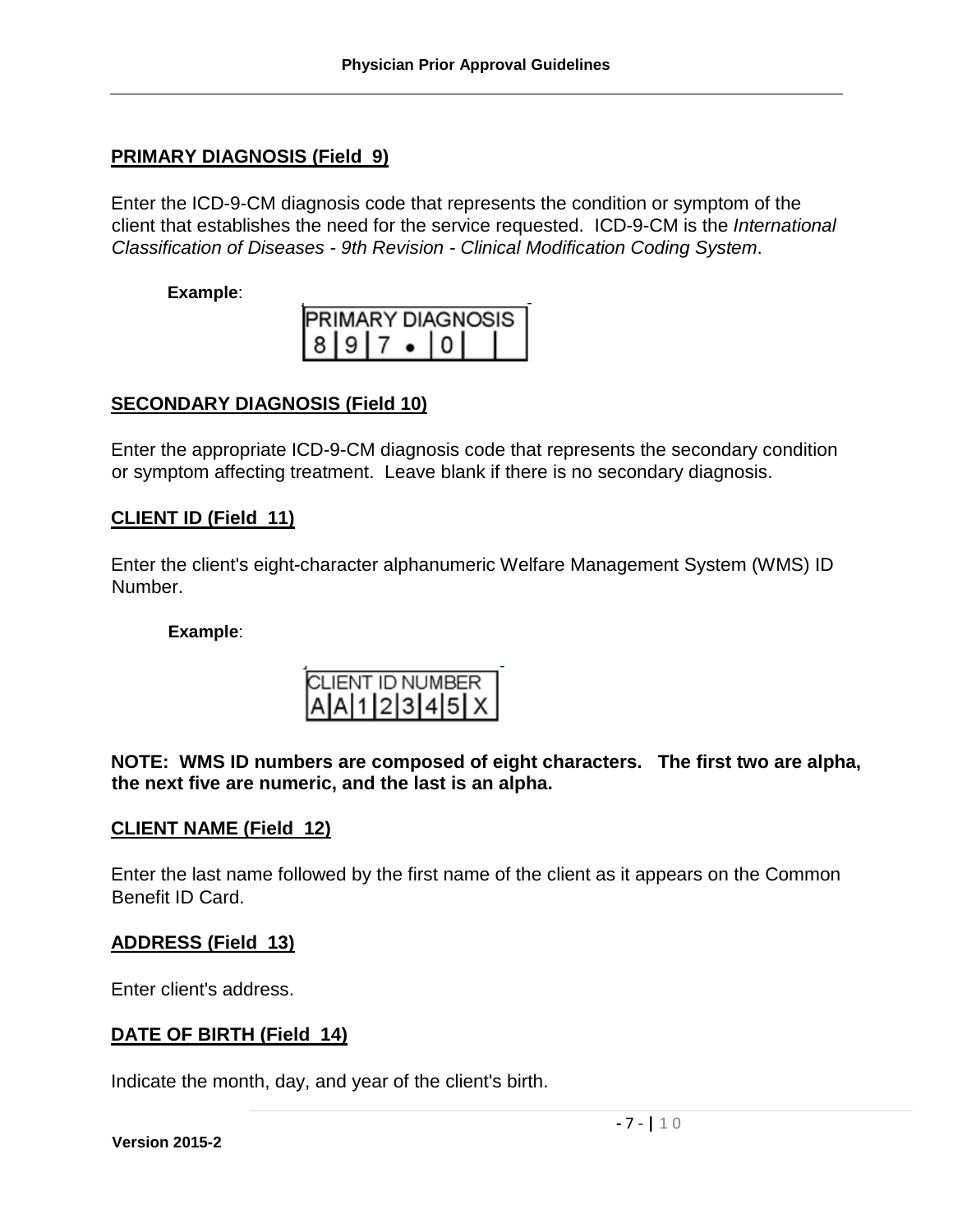**Example:** April 5, 1940 = 04051940

# **CLIENT TELEPHONE NUMBER (Field 15)**

Enter client's telephone number.

#### **SEX (Field 16)**

Place an X on M for Male or F for Female to indicate the client's gender.

# **ORDER DESCRIPTION / MEDICAL JUSTIFICATION (Field 17)**

This field is provided to allow for supplementary information concerning the service/treatment plan.

#### **SERVICING PROVIDER NO (Field 18)**

Enter the 10-digit servicing provider number..

#### **Example:**

| I SERVICING PROVIDER NO               |  |  |  |  |  |  |  |  |
|---------------------------------------|--|--|--|--|--|--|--|--|
| 0   1   2   3   4   5   6   7   8   9 |  |  |  |  |  |  |  |  |

# **SERVICING PROVIDER NAME (Field 19)**

Enter the exact name, last name first, under which you enrolled.

# **ADDRESS (Field 20)**

Enter the address.

# **TELEPHONE NUMBER (Field 21)**

Enter office telephone number.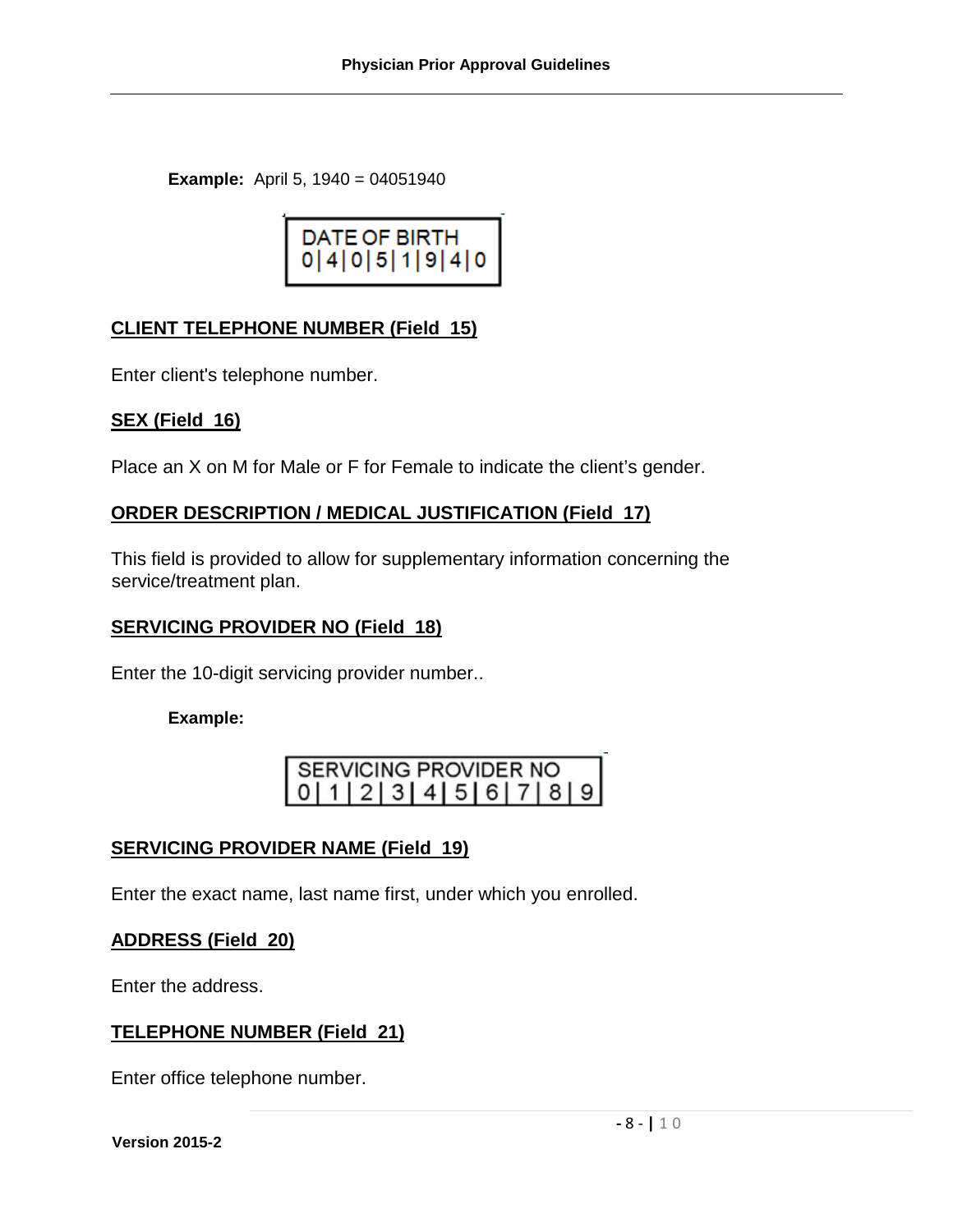# **LOC CODE (Field 22)**

Enter the three-digit location code to specify where you would like to receive PA related correspondence.

**DRUG CODE (NDC) (Field 23)**

Leave blank.

# **PROCEDURE / ITEM CODE (Field 24)**

This code indicates the service to be rendered to the client. Refer to the procedure code section of this manual. Enter the appropriate five-character code.

#### **Example**:



# **MOD (Field 25)**

Enter a two-character modifier, if required.

# **RENTAL? (Field 26)**

Leave blank.

# **DESCRIPTION (Field 27)**

Enter the description corresponding to the Procedure/Item Code entered in Field 24 above.

# **QUANTITY REQUESTED (Field 28)**

Enter the number of units required in the far right column(s). Unused spaces to the left should be zero filled.

**Example**: Quantity of 32